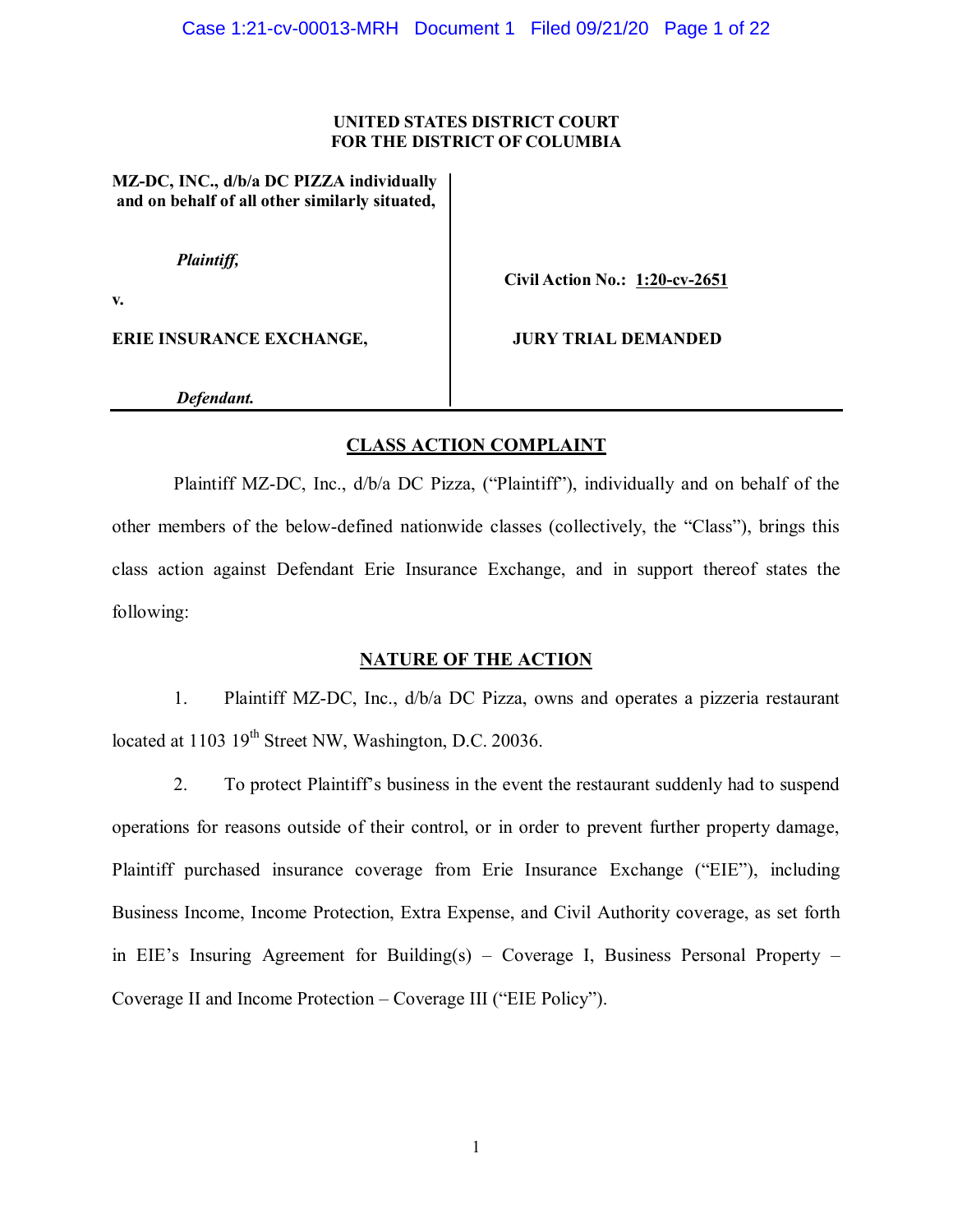#### Case 1:21-cv-00013-MRH Document 1 Filed 09/21/20 Page 2 of 22

3. Plaint if it s EIE Policy No. 0970777375 became effective on August 19, 2019 and provides for the forthcoming coverages at all times relevant to this action and until August 19. 2020.

4. EIE's Policy provides "Business Interruption" coverage, whereas EIE promises to pay for "loss or damage caused by or resulting from a peril insured against" including *inter alia*, Income Protection, Extra Expense, and Civil Authority coverages.

5. Under the "Income Protection" coverage, EIE promises to pay for "loss of income" sustained due to partial or total interruption of business" resulting directly from loss of or damage to property on the premises.

6. Under the "Extra Expense" coverage, EIE promises to pay for "loss of income" sustained due to partial or total interruption of business resulting directly from loss of or damage to property on the premises.

7. Under the "Civil Authority" coverage, EIE promises to pay for "loss of income sustained due to partial or total interruption of business" resulting directly from loss of or damage to property on the premises.

8. Plaintiff was forced to suspend or reduce business at DC Pizza due to Orders published by civil authorities in the District of Columbia that required all persons to stay at his or her place of residence except as necessary to perform "essential activities."

9. Upon information and belief, EIE has, on a widescale and uniform basis, refused to pay their insureds under the Business Interruption, Income Protection, Extra Expense, and Civil Authority coverages for losses suffered due to COVID-19 and/or actions of civil authority(ies) that have required the necessary suspension of business, and any efforts to prevent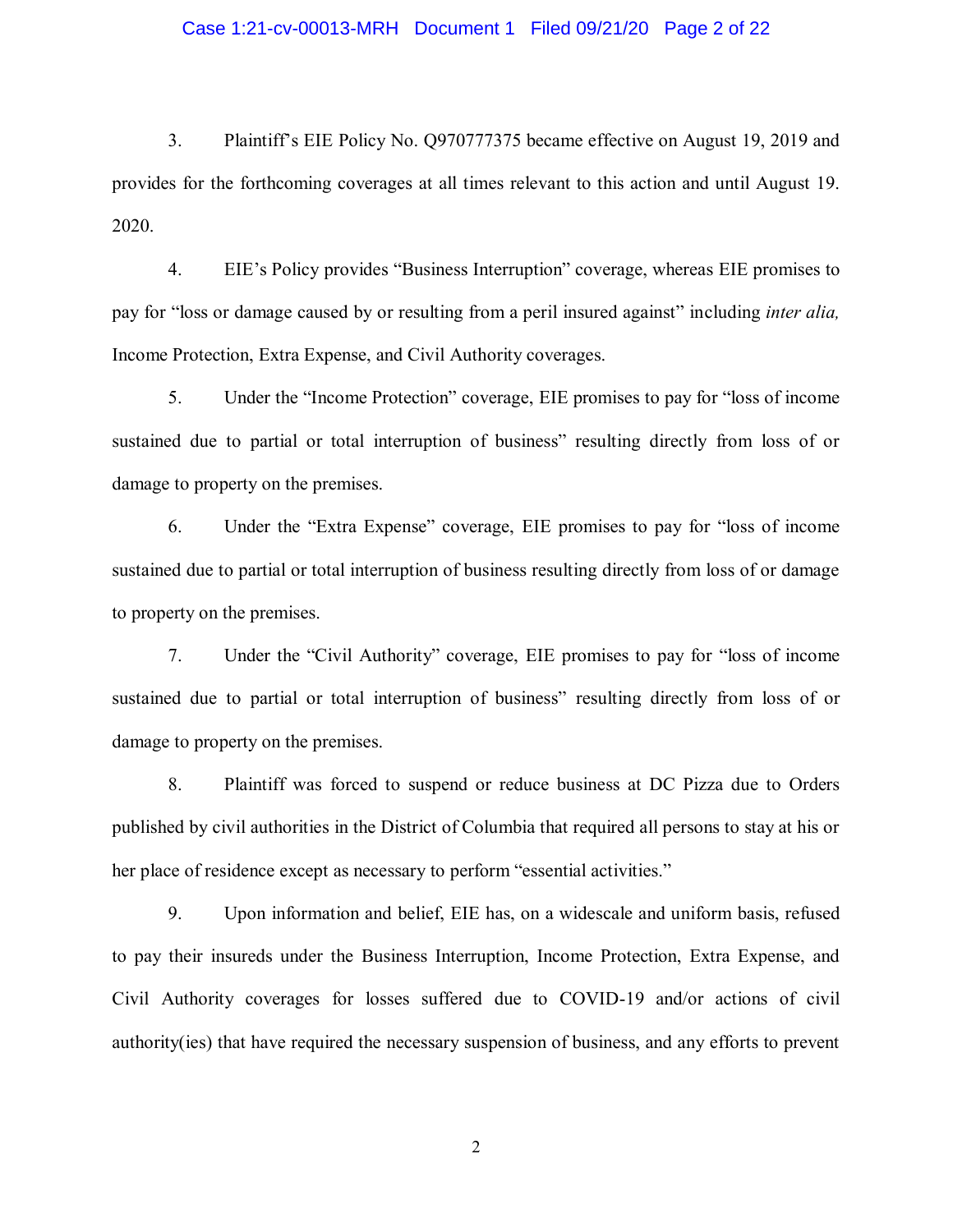#### Case 1:21-cv-00013-MRH Document 1 Filed 09/21/20 Page 3 of 22

further property damage or to minimize the suspension of business and continue operations. Indeed, EIE has denied Plaintiff's claim under their EIE policy.

#### **JURISDICTION & VENUE**

10. This Court has jurisdiction over this action pursuant to 28 U.S.C. § 1332 because Plaintiff and Defendant are citizens of different states, and because (a) the Class consists of at least 100 members, (b) the amount in controversy exceeds \$5,000,000.00 exclusive of interest and costs, and (c) no relevant exceptions apply to this claim.

11. Venue is proper in this District under 28 U.S.C. § 1391 because Defendant is a commercial insurance carrier admitted to the District and a substantial portion of the acts and conduct giving rise to the claims occurred within the District.

## **PARTIES**

12. Plaintiff MZ-DC, Inc. owns and operates DC Pizza, a restaurant located in the District of Columbia.

13. Defendant Erie Insurance Exchange ("Defendant" or "EIE") is a commercial insurance carrier admitted to the District of Columbia and is incorporated and domiciled in the Commonwealth of Pennsylvania, with their principal place of business in Erie, Pennsylvania.

#### **FACTS**

## *A. The Income Coverage Form Protecting Plaintiff*

14. In return for the payment of a premium, EIE issued Policy No. Q970777375 to Plaintiff for a policy period of August 19, 2019 to August 19, 2020. A copy of EIE Policy No. Q970777375. *See*, Exhibit 1.

15. Plaintiff has performed all of their obligations under Policy No. Q970777375, including the payment of premiums. The premises described in EIE's Policy declaration are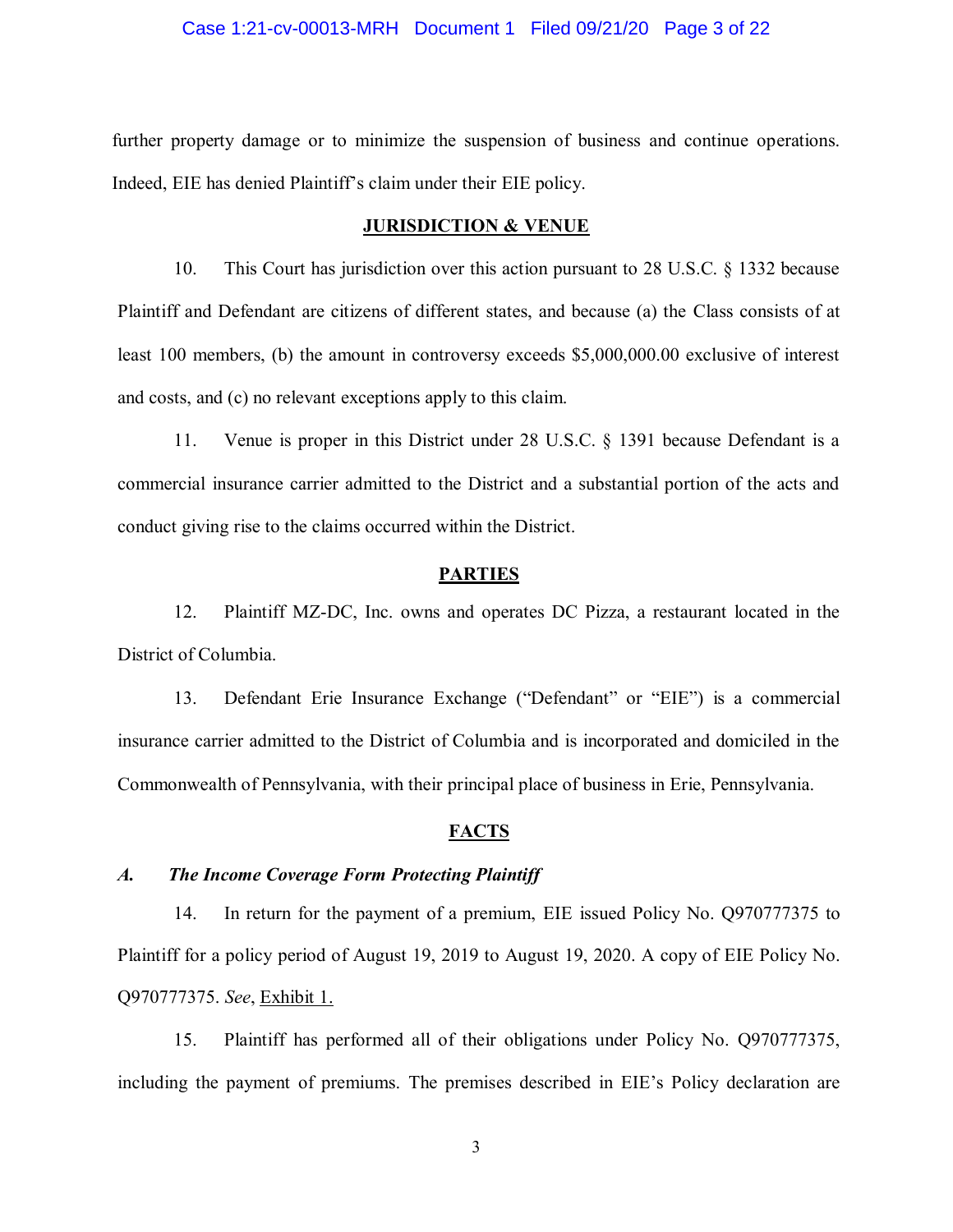#### Case 1:21-cv-00013-MRH Document 1 Filed 09/21/20 Page 4 of 22

located at 1103  $19<sup>th</sup>$  Street NW, Washington, D.C. 20036 ("described premises" or "covered  $property$ ").

16. In the EIE Policy provided to Plaintiff, EIE agreed to pay for direct physical loss of or damage to the premises caused by or resulting from a peril against.

17. Plaintiff's EIE Policy defines "loss" as "direct AND accidental loss of OR damage to covered property."

18. Plaint if it is EIE policy does not exclude or limit coverage for losses from viruses.

19. Perils due to COVID-19 and/or actions of civil authority(ies) are losses under Plaintiff's EIE Policy.

20. Pursuant to Plaintiff's EIE Policy, EIE agreed to pay for their insureds' actual loss of "income" sustained and the necessary "extra expense" caused by action of civil authority that prohibits access to the premises. The Civil Authority coverage begins 72 hours after the time of the first action of civil authority that prohibits access to the premises and applies for a period of at least four (4) weeks from the date of which such coverage began.

21. EIE promised to provide Civil Authority coverage "when a peril insured against causes damage to property other than property at the described premises and agreed to pay for the actual loss of "income" sustained and necessary "extra expense" caused by action of civil authority that prohibits access to the described premises.

22. In Plaintiff's EIE policy, EIE further promised to pay for actual loss of "income" for an additional sixty (60) days if Plaintiff's "income" is less than Plaintiff's income was prior to the loss.

23. EIE further promised to pay Plaintiff the actual loss of "income" sustained so long as such income does not exceed the "income" loss sustained, subject to the actual reduction of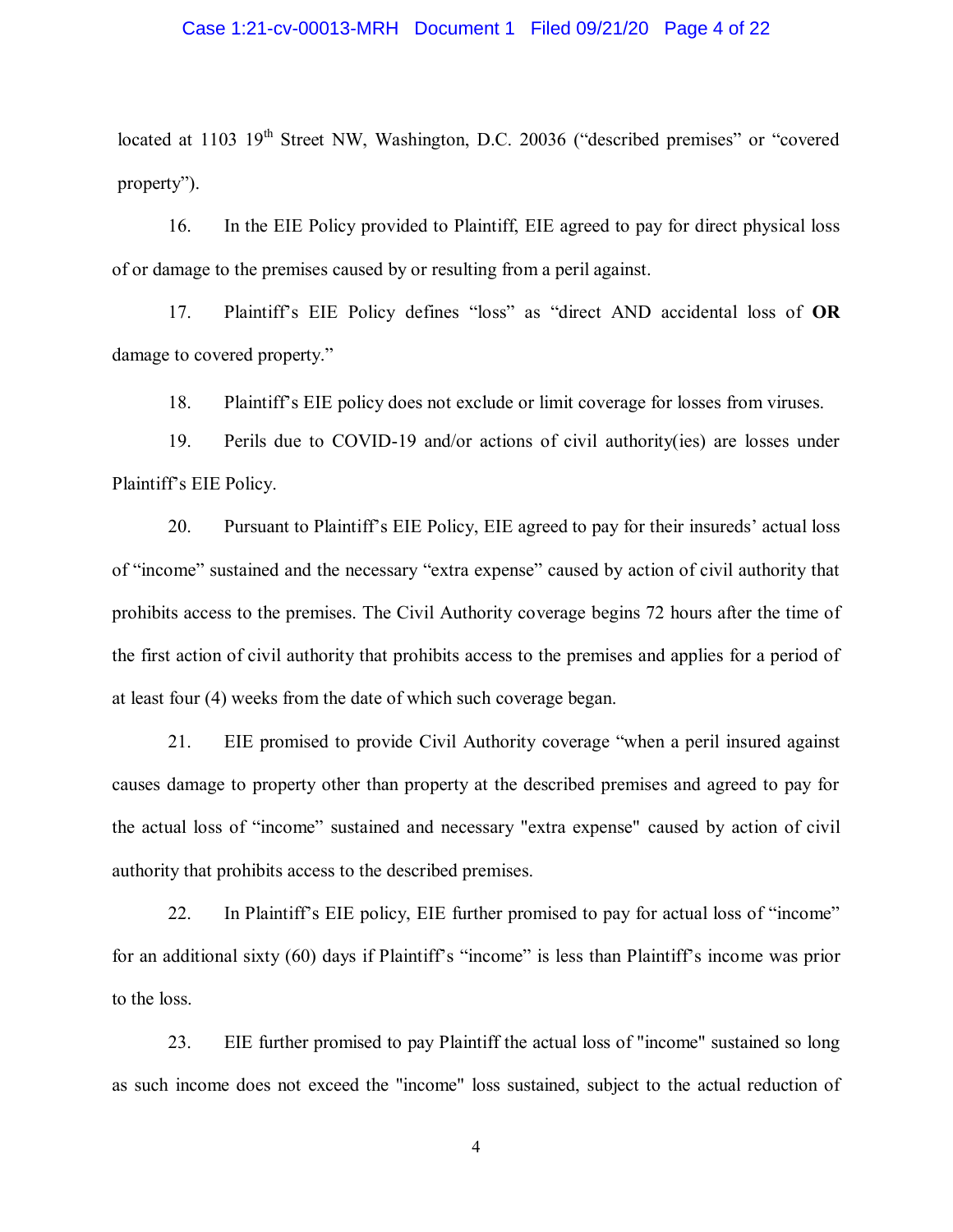#### Case 1:21-cv-00013-MRH Document 1 Filed 09/21/20 Page 5 of 22

"income" during the "interruption of business." EIE further promised to pay \$100 per day for a seven (7) day period following the suspension of Plaintiff's business to cover the loss of "income" sustained while Plaintiff determines his actual income protection loss.

24. EIE additionally agreed to pay the actual income protection loss for the length of time as would be required to resume normal business operations for up to twelve (12) consecutive months from the date of loss.

25. The loss of "income" payment is not limited by the end of the policy period.

26. The EIE Policy defines "income" as the sum of net income (net profit or loss before income taxes) that would have been earned or incurred and necessary continuing operating expenses incurred by the business such as payroll expenses, taxes, interests, and rents.

27. The EIE Policy defines "extra expense" as the necessary expenses incurred by you during the "interruption of business" that would not have been incurred if there had been no direct "loss" to covered property caused by a peril insured against.

28. The presence of virus or disease can constitute physical damage to property, as the insurance industry has recognized since at least 2006. When preparing so-called "virus" exclusions to be placed in some policies, but not others, the insurance industry drafting arm, ISO, circulated a statement to state insurance regulators that included the following:

Disease-causing agents may render a product impure (change its quality or substance) or enable the spread of disease by their presence on interior building surfaces or the surfaces of personal property. When disease-causing viral or bacterial contamination occurs, potential claims involve the cost of replacement of property (for example, the milk), cost of decontamination (for example, interior building surfaces), and business interruption (time element) losses. Although building and personal property could arguably become contaminated (often temporarily) by such viruses and bacteria, the nature of the property itself would have a bearing on whether there is actual property damage. An allegation of property damage may be a point of disagreement in a particular case.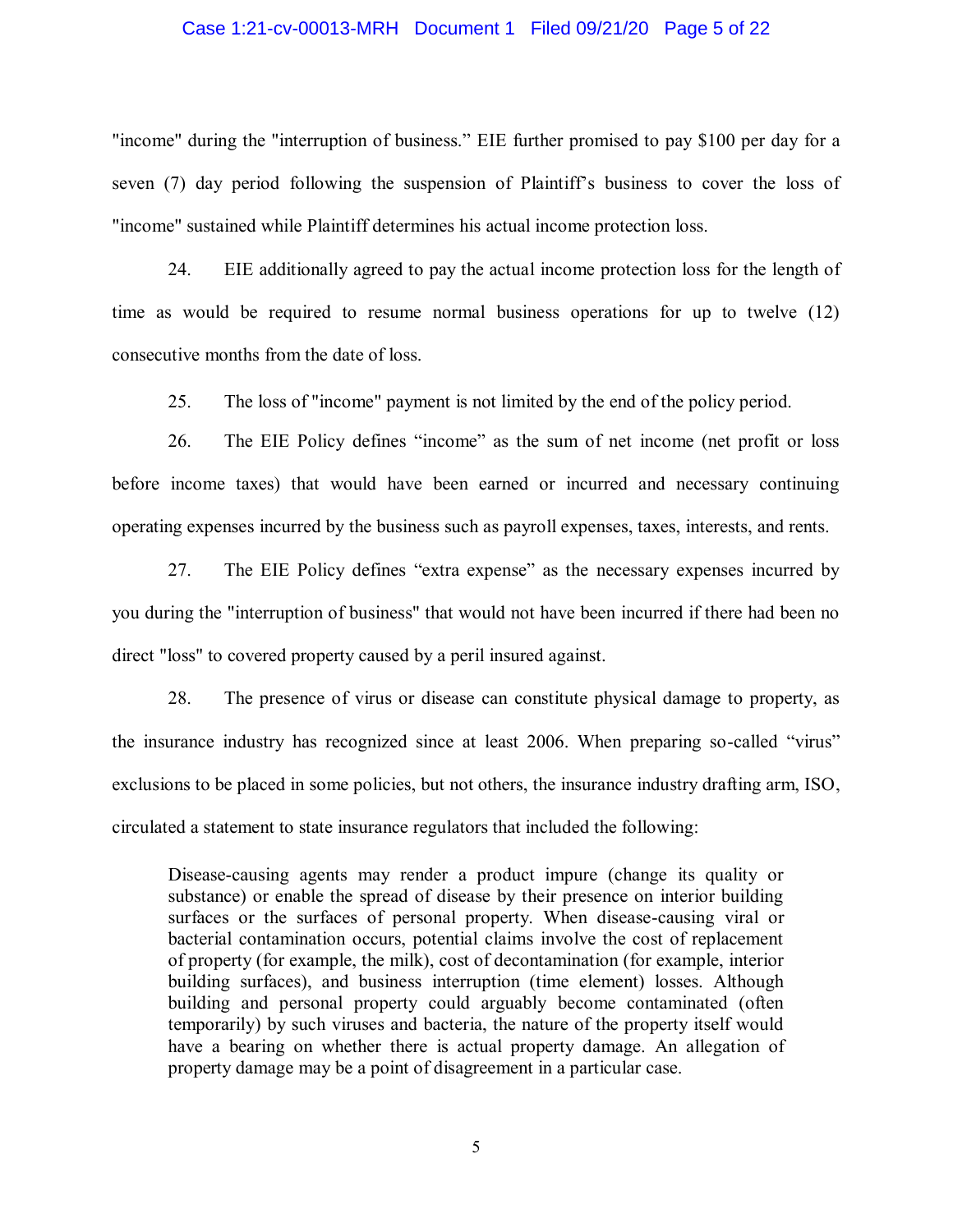#### Case 1:21-cv-00013-MRH Document 1 Filed 09/21/20 Page 6 of 22

29. EIE had the option to, but did not, include any viral exceptions in Plaintiff's EIE policy.

30. Losses caused by COVID-19 and/or actions of civil authority(ies) and the related orders issued by local, state, and federal authorities triggered the Income Protection, Extra Expense, Civil Authority, and Sue and Labor provisions of Plaintiff's EIE Policy.

## *B. The Covered Cause of Loss*

31. The presence of COVID-19 and/or actions of civil authority(ies) has caused civil authorities throughout the country to issue orders requiring the suspension of business at a wide range of establishments, including civil authorities with jurisdiction over Plaintiff's restaurant (the "Executive Orders").

#### **The District of Columbia Executive Orders**

32. On March 16, 2020, the District of Columbia, through the Office of the Mayor, issued Order 2020-048 that specifically prohibited table seating at any restaurant or tavern in the District of Columbia beginning at 10:00 pm that night.

33. The Order stated that a violation of the Order would result in criminal, civil and administrative penalties.

34. Since March 16, 2020, the District of Columbia, through the Office of Mayor, has issued additional Orders, including Order 2020-0053, prohibiting table seating or dine-in service at any restaurant or tavern at least until April 24, 2020 and has prohibited any gathering of ten (10) or more persons anywhere, including in a restaurant or tavern.

35. On May 13, 2020, the District of Columbia, through the Office of the Mayor, extended the aforesaid Executive Orders until, at least, June 8, 2020.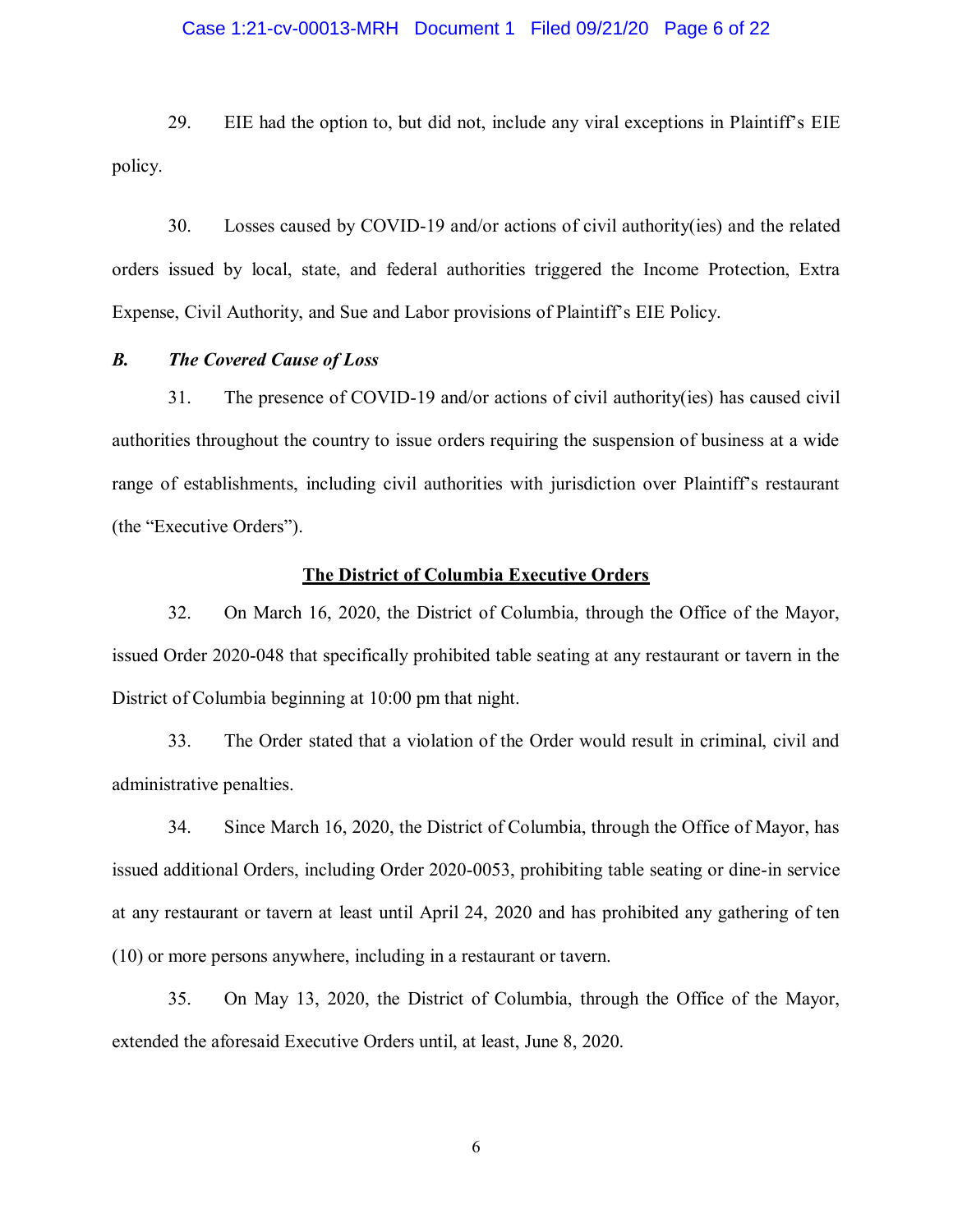#### Case 1:21-cv-00013-MRH Document 1 Filed 09/21/20 Page 7 of 22

36. On June 19, 2020, the District of Columbia, through the Office of the Mayor, issued Executive Order 2020-075.

37. The aforesaid Executive Order permits licensed food establishments to serve patrons indoors at up to fifty (50%) of their maximum capacity, as listed in their Certificate of Occupancy.

38. On March 23, 2020 and as a direct and proximate result of the Mayor's March 16, 2020 Order, DC Pizza ceased all operations at the business premises as their patrons could no longer access table or bar seating inside their business premises.

39. As a further direct and proximate result of the Order, DC Pizza effectively furloughed all of their non-manager employees.

40. The purpose of Executive Orders Nos. 2020-0048, 2020-053, and 2020-066, respectively, were to continue the District of Columbia's measures to slow the spread of the COVID-19 pandemic.

41. As of the date of this filing, Plaintiff's business continues to lose income and incur extra expense.

#### **The Impact of COVID-19 and the Executive Orders**

42. Executive Orders Nos. 2020-0048, 2020-053, 2020-75, and 2020-066 caused direct or accidental loss of or damage to the premises described under Plaintiff's policy, and the policies of the other Class members, by denying use of, and access to, the premises described in Plaintiff's EIE Policy and thereby caused a necessary suspension of operations.

43. The Executive Orders, including the issuance of Executive Order Nos. 2020-0048, 2020-053, 2020-75, and 2020-066 prohibited access to Plaintiff's and the other Class members'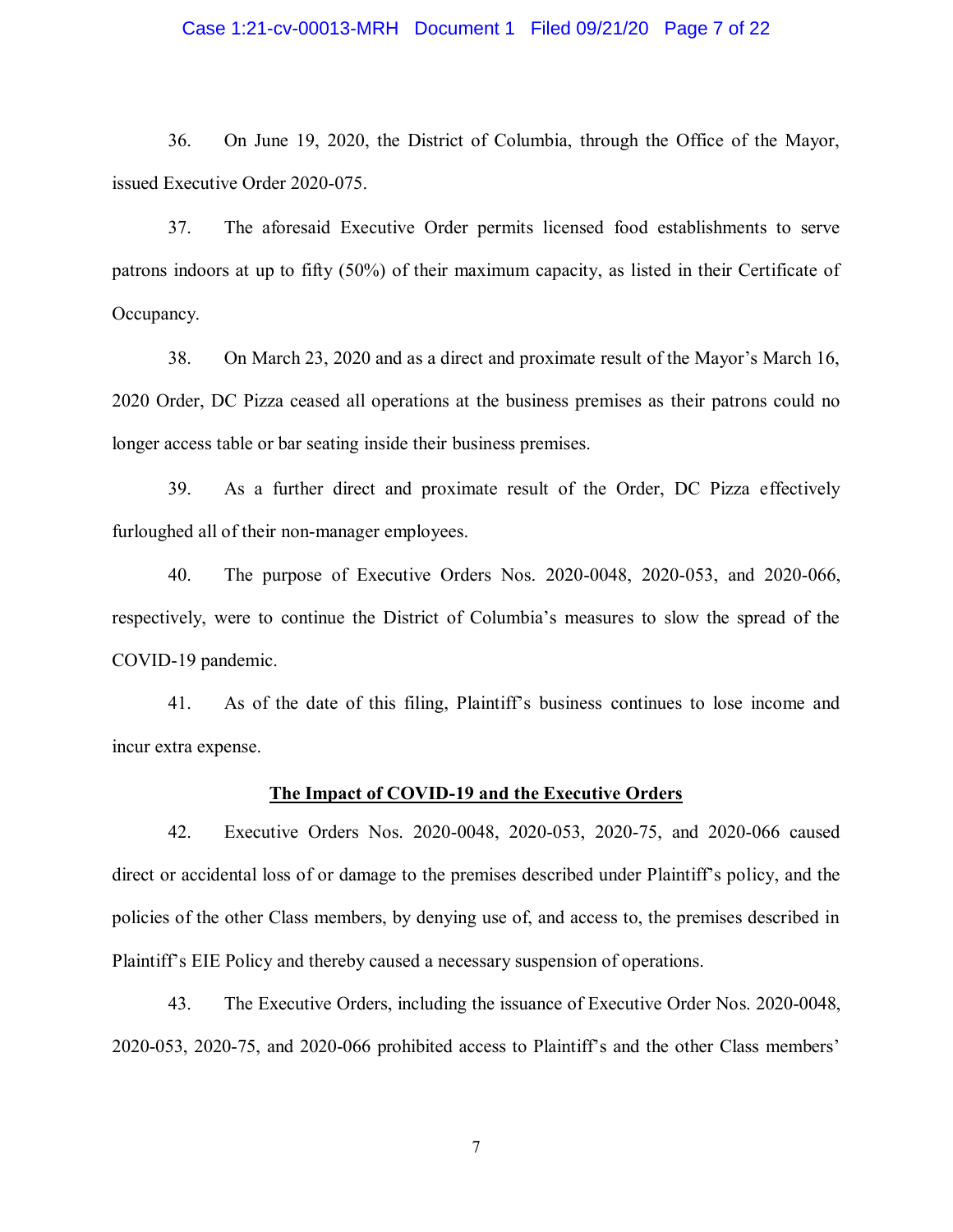#### Case 1:21-cv-00013-MRH Document 1 Filed 09/21/20 Page 8 of 22

Covered Premises, as described in their policies, and the area immediately surrounding those premises.

44. As a result of the presence of COVID-19 and/or the Executive Orders, Plaintiff and the other Class members lost income and incurred extra expense.

45. On or about March 23, 2020, Plaintiff submitted a claim to EIE under his Policy.

46. On March 27, 2020, EIE denied Plaintiff's claim, alleging Plaintiff's policy did not provide for loss of income coverage because there is "no direct physical loss" to Plaintiff's building or business personal property despite EIE's Policy covering losses other than, and in addition to, direct physical losses.

47. Indeed, EIE has, on a widescale basis with many, if not all, of their insureds, refused to provide Income Protection, Extra Expense, and Civil Authority coverage due to the Executive Orders and/or COVID-19 resulting in the required suspension of business operations.

## **CLASS ACTION ALLEGATIONS**

48. Plaintiff brings this action pursuant to Rules  $23(a)$ ,  $23(b)(1)$ ,  $23(b)(2)$ ,  $23(b)(3)$ , and 23(c)(4) of the Federal Rules of Civil Procedure, individually and on behalf of all others similarly situated.

- 49. Plaintiff MZ-DC, Inc. seeks to represent nationwide classes defined as:
- The **"Income Protection Breach Class"** All persons and entities that: (a) had Income Protection coverage under a property insurance policy issued by EIE; (b) suffered a suspension of their business related to actions of civil authority(ies) and/or COVID-19 at the premises covered by their EIE property insurance policy; (c) made a claim under their property insurance policy issued by EIE; and (d) were denied Income Protection coverage by EIE for the suspension of business resulting from the actions of civil authority(ies) and/or the presence or threat of COVID-19.
- The **Extra Expense Breach Class**<sup>\*</sup> All persons and entities that: (a) had Extra Expense coverage under a property insurance policy issued by EIE; (b) sought to minimize the suspension of business in connection with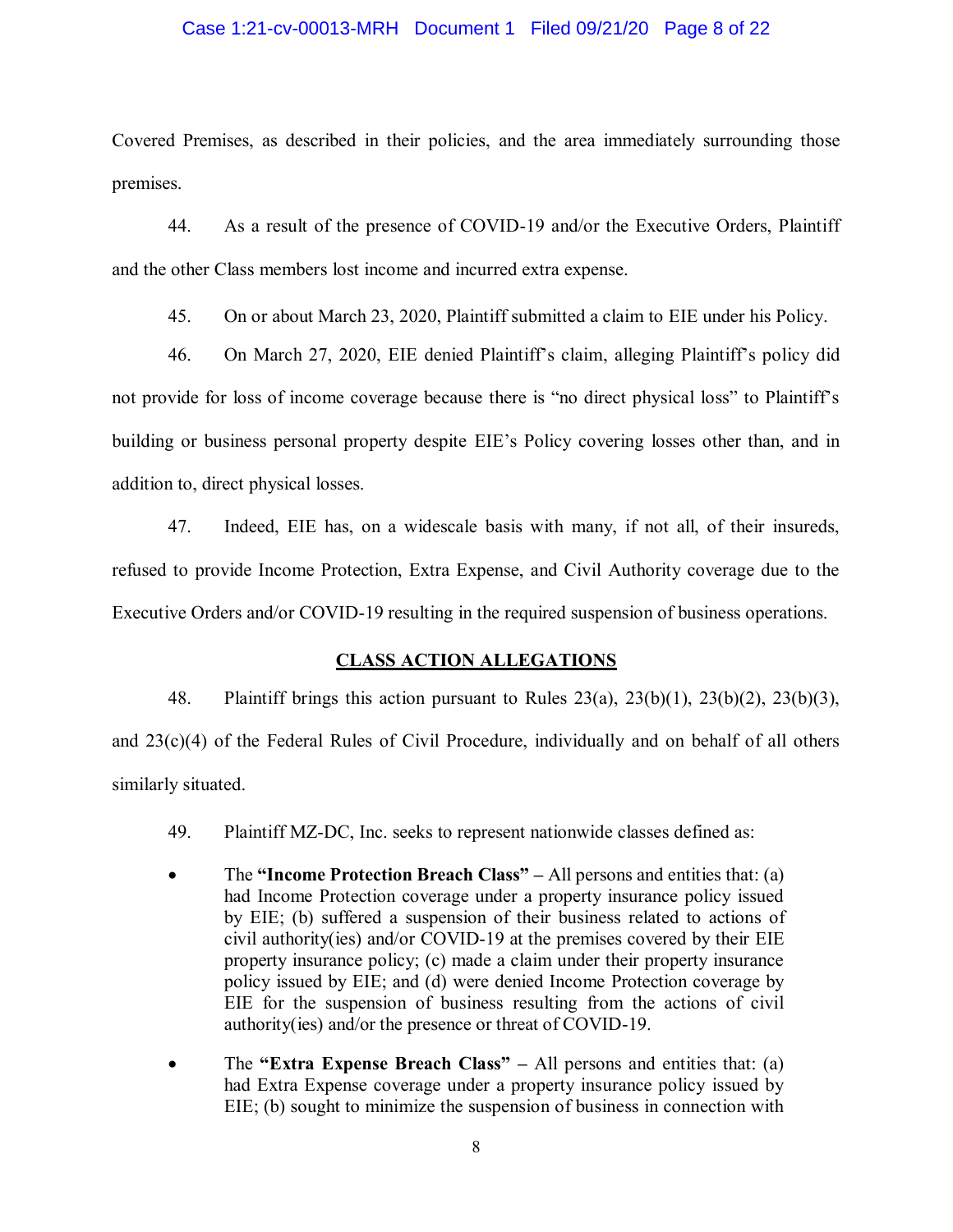actions of civil authority(ies) and/or COVID-19 at the premises covered by their EIE property insurance policy(ies); (c) made a claim under their property insurance policy issued by EIE; and (d) were denied Extra Expense coverage by EIE despite their efforts to minimize the suspension of their business caused by actions of civil authority(ies) and/or the presence or threat of COVID-19.

- The **"Civil Authority Breach Class"** All persons and entities that: (a) had Civil Authority coverage under a property insurance policy issued by EIE; (b) suffered loss of Business Income and/or Extra Expense caused by action of a civil authority; (c) made a claim under their property insurance policy issued by EIE; and (d) were denied Civil Authority coverage by EIE for the loss of Business Income and/or Extra Expense caused by actions of civil authority(ies), including *inter alia*, Executive Orders.
- 50. Plaintiff also seeks to represent nationwide classes defined as:
- The **Business Income Declaratory Judgment Class**<sup>\*</sup> All persons and entities with Business Income coverage under a property insurance policy issued by EIE that suffered a suspension of their business due to actions of civil authority(ies) and/or COVID-19 at the covered premises (the "Business Income Declaratory Judgment Class").
- The **"Extra Expense Declaratory Judgment Class"** All persons and entities with Extra Expense coverage under a property insurance policy issued by EIE that sought to minimize the suspension of their business in connection with actions(s) of civil authority(ies) and/or COVID-19 at the premises covered by their EIE property insurance policy.
- The "Civil Authority Declaratory Judgment Class" All persons and entities with Civil Authority coverage under a property insurance policy issued by EIE that suffered loss of Business Income and/or Extra Expense caused by actions of civil authority(ies), including *inter alia*, Executive Orders.

51. Excluded from each defined Class is Defendant and any of their members, affiliates, parents, subsidiaries, officers, directors, employees, successors, or assigns; governmental entities; and the Court staff assigned to this case and their immediate family members. Plaintiff reserves the right to modify or amend each of the Class definitions, as appropriate, during the course of this litigation.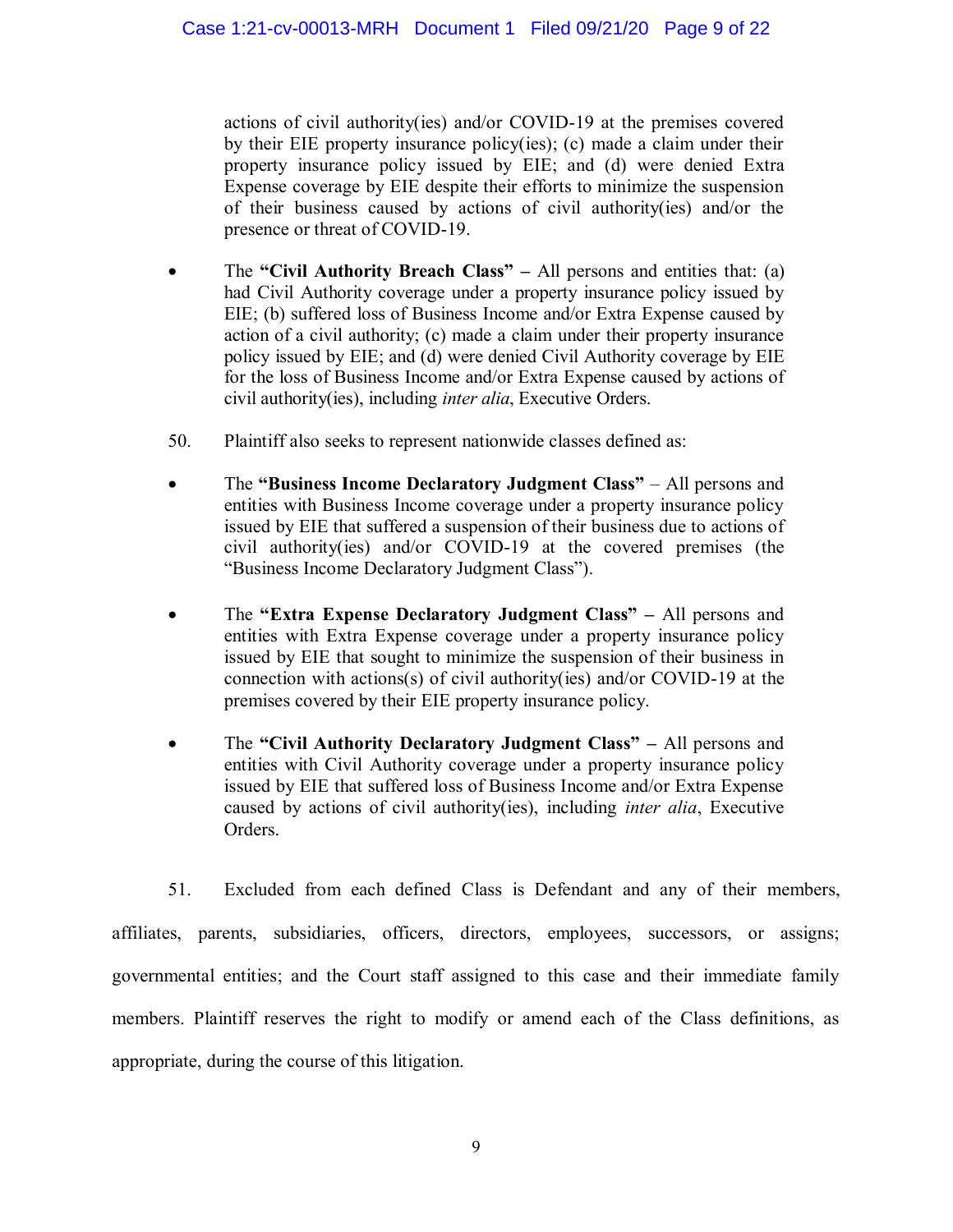#### Case 1:21-cv-00013-MRH Document 1 Filed 09/21/20 Page 10 of 22

52. This action has been brought and may properly be maintained on behalf of each Class proposed herein under the criteria of Rule 23 of the Federal Rules of Civil Procedure.

53. **Numerosity—Federal Rule of Civil Procedure 23(a)(1).** The members of each defined Class are so numerous that individual joinder of all Class members is impracticable. While Plaintiff is informed and believes that there are thousands of members of each Class, the precise number of Class members is unknown to Plaintiff but may be ascertained from Defendant's books and records. Class members may be notified of the pendency of this action by recognized, Court-approved notice dissemination methods, which may include U.S. Mail, electronic mail, internet postings, and/or published notice.

#### 54. **Commonality and Predominance—Federal Rule of Civil Procedure 23(a)(2)**

**and 23(b)(3).** This action involves common questions of law and fact, which predominate over any questions affecting only individual Class members, including, without limitation:

- i. EIE issued insurance policies to the members of the Class in exchange for payment of premiums by the Class members;
- ii. whether the Class suffered a covered loss based on the common policies issued to members of the Class;
- iii. whether EIE wrongfully denied all claims based on action(s) of civil authority(ies);
- iv. whether EIE wrongfully denied all claims caused by COVID-19;
- v. whether EIE's Income Protection coverage applies to a suspension of business based on action(s) of civil authority(ies);
- vi. whether EIE's Income Protection coverage applies to a suspension of business caused by COVID-19;
- vii. whether EIE's Extra Expense coverage applies to efforts to minimize a loss based on action(s) of civil authority(ies);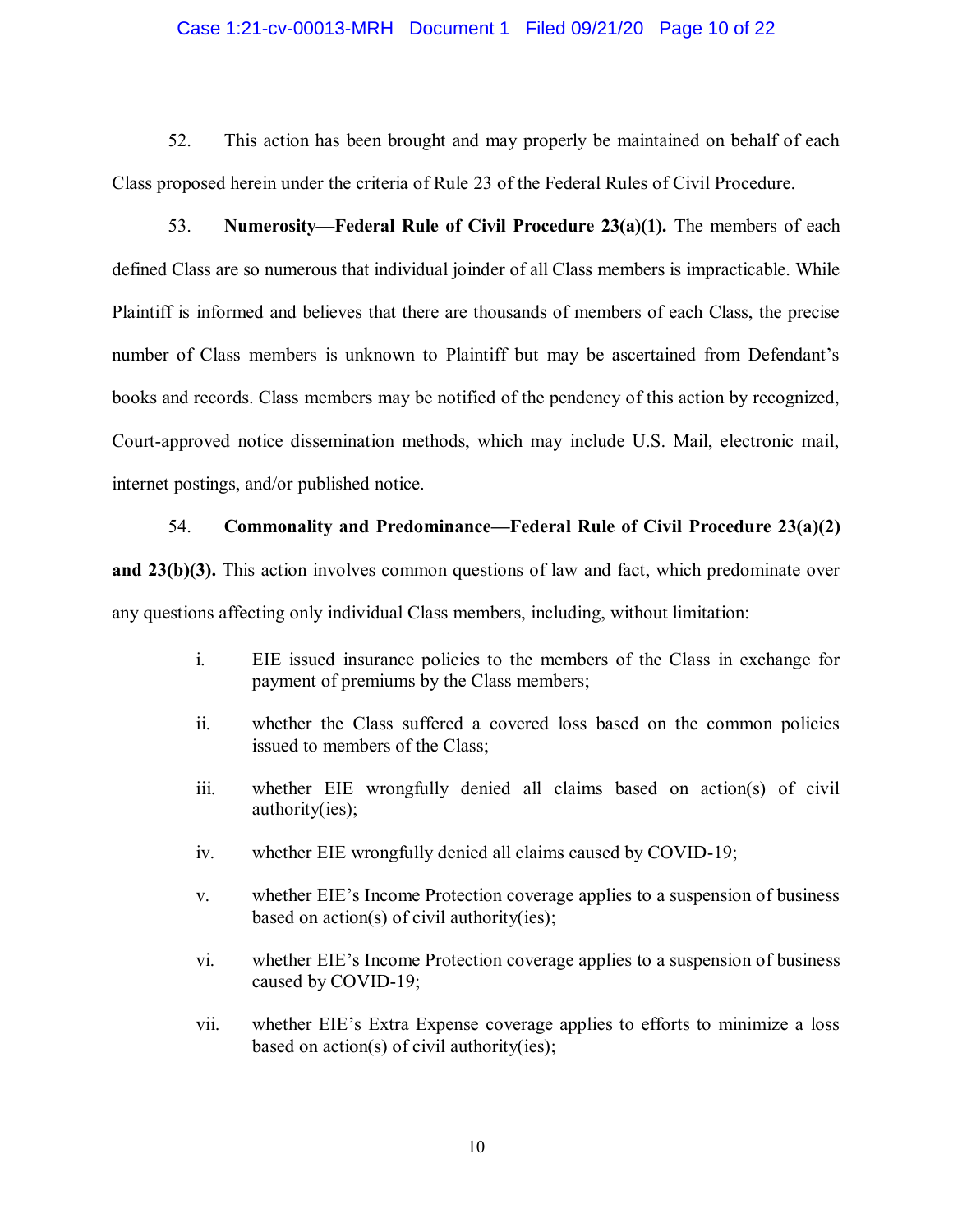- viii. whether EIE's Extra Expense coverage applies to efforts to minimize a loss caused by COVID-19;
- ix. whether EIE has breached their insurance contracts through a blanket denial of all claims based on business interruption, income loss, extra expense, civil authority coverages or closures related to actions of civil authority(ies) and/or COVID-19; and
- x. whether Plaintiff and the Class are entitled to an award of reasonable attorney fees, interest and costs.

55. **Typicality—Federal Rule of Civil Procedure 23(a)(3).** Plaintiff's claims are typical of the other Class members' claims because Plaintiff and the other Class members are all similarly affected by Defendant's refusal to pay under their Income Protection, Extra Expense, and Civil Authority coverages. Plaint if is claims are based upon the same legal theories as those of the other Class members. Plaintiff and the other Class members sustained damages as a direct and proximate result of the same wrongful practices in which Defendant engaged.

#### 56. **Adequacy of Representation—Federal Rule of Civil Procedure 23(a)(4).**

Plaintiff is an adequate Class representative because Plaintiff's interests do not conflict with the interests of the other Class members who she seeks to represent, Plaintiff has retained counsel competent and experienced in complex class action litigation, including successfully litigating class action cases similar to this case, including cases insurers breached contracts with insureds by failing to pay the amounts owed under their policies, and Plaintiff intends to prosecute this action vigorously. The interests of the above-defined Classes will be fairly and adequately protected by Plaintiff and Plaintiff's counsel.

57. **Inconsistent or Varying Adjudications and the Risk of Impediments to Other Class Members' Interests—Federal Rule of Civil Procedure 23(b)(1). Plaintiff seeks class**wide adjudication as to the interpretation, and resultant scope, of Defendant's Income Protection, Extra Expense, and Civil Authority coverages. The prosecution of separate actions by individual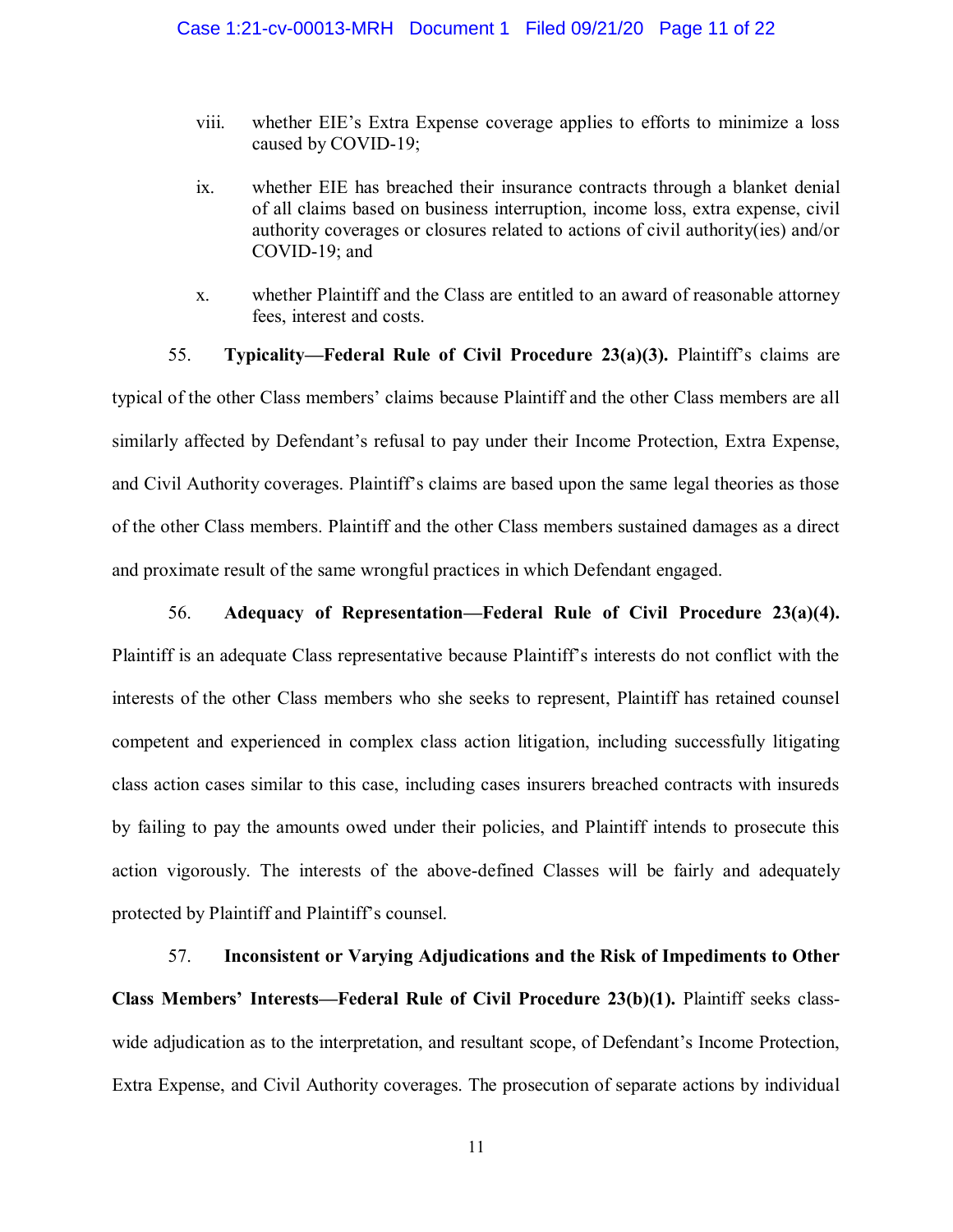#### Case 1:21-cv-00013-MRH Document 1 Filed 09/21/20 Page 12 of 22

members of the Classes would create an immediate risk of inconsistent or varying adjudications that would establish incompatible standards of conduct for the Defendant. Moreover, the adjudications sought by Plaintiff could, as a practical matter, substantially impair or impede the ability of other Class members, who are not parties to this action, to protect their interests.

58. **Declaratory and Injunctive Relief—Federal Rule of Civil Procedure 23(b)(2).**  Defendant acted or refused to act on grounds generally applicable to Plaintiff and the other Class members, thereby making appropriate final injunctive relief and declaratory relief, as described below, with respect to the Class members.

59. **Superiority—Federal Rule of Civil Procedure 23(b)(3).** A class action is superior to any other available means for the fair and efficient adjudication of this controversy, and no unusual difficulties are likely to be encountered in the management of this class action. Individualized litigation creates a potential for inconsistent or contradictory judgments and increases the delay and expense to all parties and the court system. By contrast, the class action device presents far fewer management difficulties, and provides the benefits of single adjudication, economy of scale, and comprehensive supervision by a single court.

#### **CLAIMS FOR RELIEF**

## **COUNT I BREACH OF CONTRACT – INCOME PROTECTION COVERAGE**  *(Claim Brought on Behalf of the Income Protection Breach Class)*

60. Plaintiff incorporates by reference all preceding paragraphs as if fully set forth herein.

61. Plaintiff brings this Count individually and on behalf of the other members of the Income Protection Breach Class.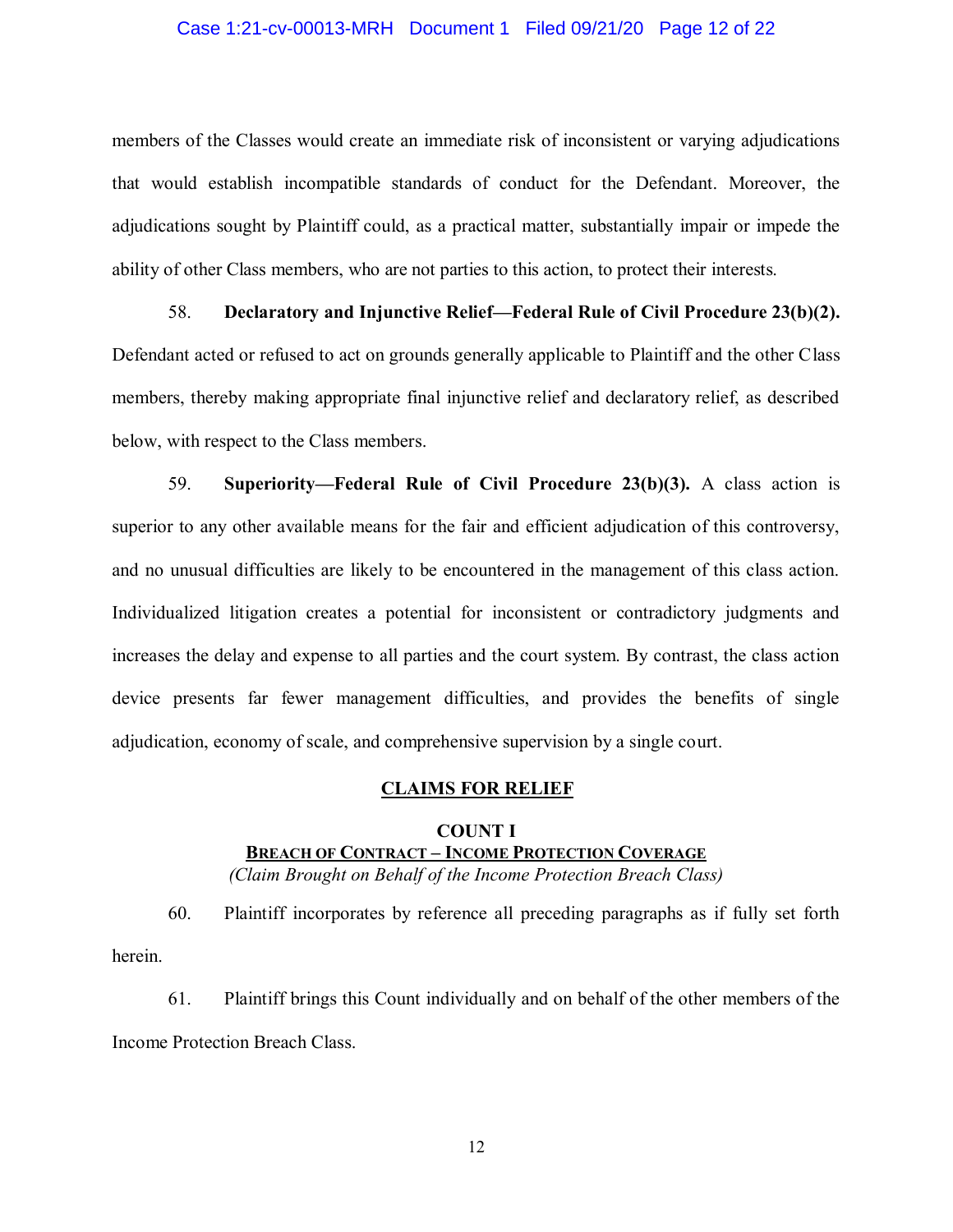#### Case 1:21-cv-00013-MRH Document 1 Filed 09/21/20 Page 13 of 22

62. Plaint if f's EIE insurance policy, as well as those of the other Income Protection Breach Class members, are contracts under which EIE was paid premiums in exchange for their promise to pay Plaintiff's and the other Income Protection Breach Class members' losses for claims covered by the policy.

63. In each respective EIE Policy, EIE agreed to pay for their insureds' actual loss of business income sustained due to the necessary suspension of business due to a covered loss. EIE agreed to "pay for loss of business income that occurs within 12 consecutive months after the date of direct physical damage."

64. "Income" is defined as the sum of net income (net profit or loss before income taxes) that would have been earned or incurred and necessary continuing operating expenses incurred by the business such as payroll expenses, taxes, interests, and rents.

65. Actions of Civil Authority and/or COVID-19 caused direct and/or accidental loss of or damage to Plaintiff's covered property and the other Income Protection Breach Class members' covered premises, thereby requiring suspension of business at the other Income Protection Breach Class members' covered premises. Losses caused by actions of civil authority and/or COVID-19 thus triggered the Income Protection provision of Plaintiff's and the other Income Protection Breach Class members' EIE insurance policies.

66. Plaintiff and the other Income Protection Breach Class members have complied with all applicable provisions of their policies and/or those provisions have been waived by EIE or EIE is estopped from asserting them, and yet EIE has abrogated their insurance coverage obligations pursuant to the Policies' clear and unambiguous terms.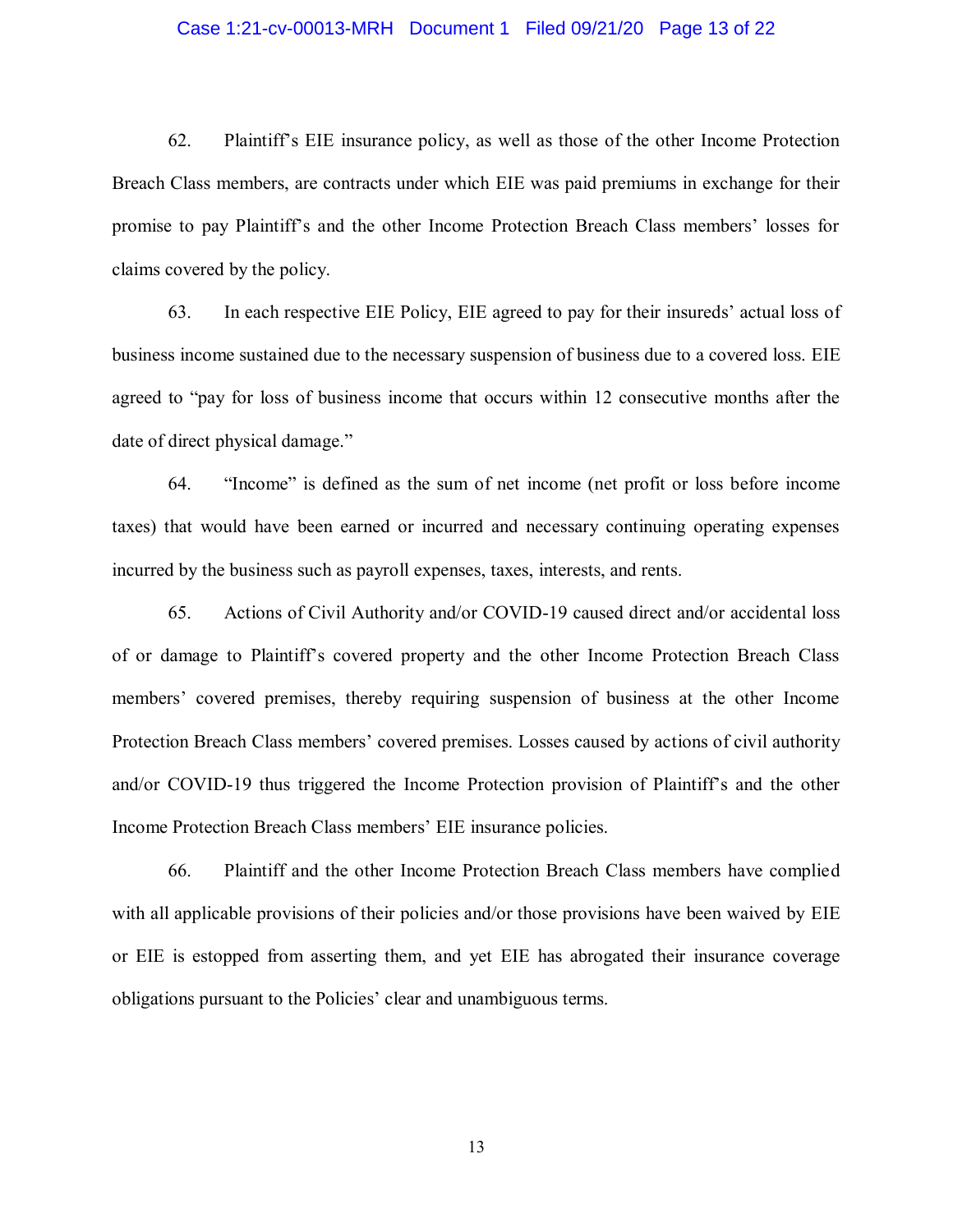#### Case 1:21-cv-00013-MRH Document 1 Filed 09/21/20 Page 14 of 22

67. By denying coverage for any business income losses incurred by Plaintiff and the other Income Protection Breach Class members in connection with the actions of civil authority(ies) and/or COVID-19, EIE has breached their coverage obligations under the Policies.

68. As a result of EIE's breaches of the Policies, Plaintiff and the other Income Protections Breach Class members have sustained substantial damages for which EIE is liable, in an amount to be established at trial.

## **COUNT II BREACH OF CONTRACT – EXTRA EXPENSE COVERAGE**  *(Claim Brought on Behalf of the Extra Expense Breach Class)*

69. Plaintiff incorporates all preceding paragraphs by reference as if fully set forth herein.

70. Plaintiff brings this Count individually and on behalf of the other members of the Extra Expense Breach Class.

71. Plaintiff's EIE insurance policy, as well as those of the other Extra Expense Breach Class members, are contracts under which EIE was paid premiums in exchange for their promise to pay Plaintiff's and the other Extra Expense Breach Class members' losses for claims covered by the policy.

72. In Plaintiff's EIE Policy, EIE also agreed to pay necessary Extra Expense that their insureds incur during the "period of restoration" "due to damage by a covered cause of loss" to the Covered Property.

73. "Extra Expense" means the necessary expenses incurred by you during the "interruption of business" that would not have been incurred if there had been no direct "loss" to covered property caused by a peril insured against.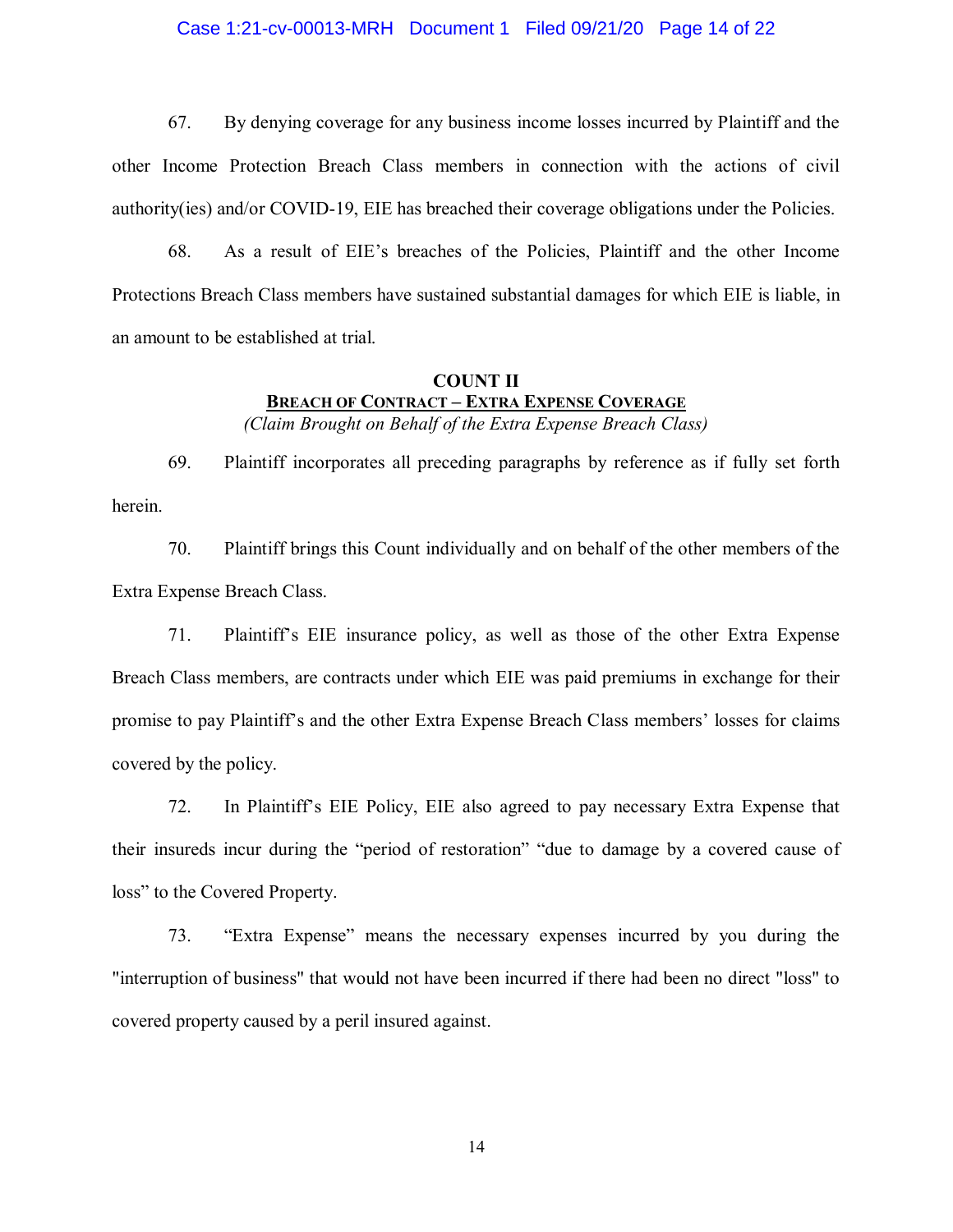#### Case 1:21-cv-00013-MRH Document 1 Filed 09/21/20 Page 15 of 22

74. Due to actions of civil authority(ies) and/or COVID-19, Plaintiff and the other members of the Extra Expense Breach Class incurred Extra Expense at the covered property(ies).

75. Plaintiff and the other members of the Extra Expense Breach Class have complied with all applicable provisions of the Policies and/or those provisions have been waived by EIE or EIE is estopped from asserting them, and yet EIE has abrogated their insurance coverage obligations pursuant to the Policies' clear and unambiguous terms.

76. By denying coverage for any business losses incurred by Plaintiff and the other members of the Extra Expense Breach Class in connection with the actions of civil authority(ies) and/or COVID-19, EIE has breached their coverage obligations under the Policies.

77. As a result of EIE's breaches of the Policies, Plaintiff and the other members of the Extra Expense Breach Class have sustained substantial damages for which EIE is liable, in an amount to be established at trial.

# **COUNT III BREACH OF CONTRACT – CIVIL AUTHORITY COVERAGE**

*(Claim Brought on Behalf of the Civil Authority Breach Class)*

78. Plaintiff incorporates by reference all preceding paragraphs as if fully set forth herein.

79. Plaintiff brings this Count individually and on behalf of the other members of the Civil Authority Breach Class.

80. Plaintiff's EIE insurance policy, as well as those of the other Civil Authority Breach Class members, are contracts under which EIE was paid premiums in exchange for their promise to pay Plaintiff's and the other Civil Authority Breach Class members' losses for claims covered by the policy.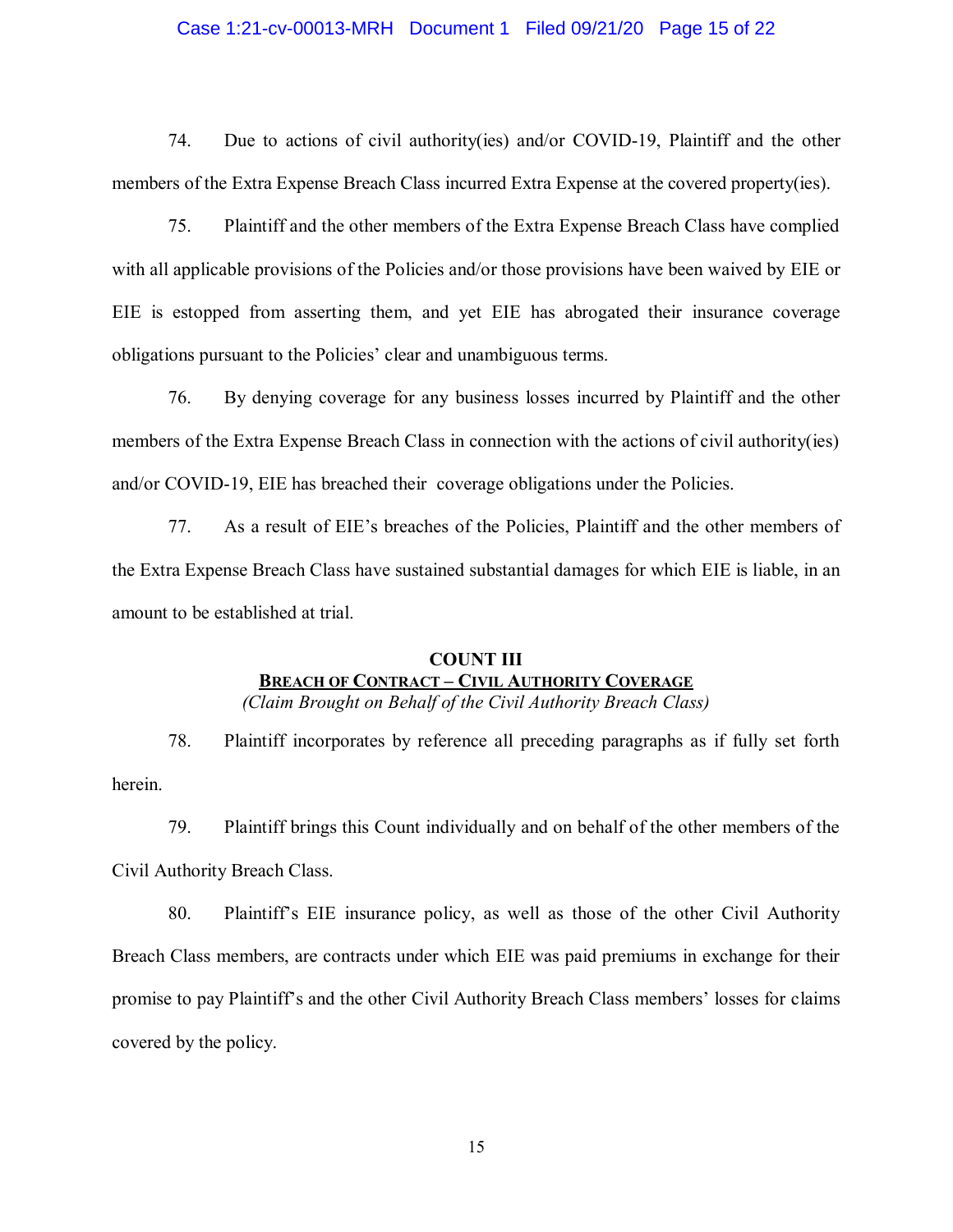#### Case 1:21-cv-00013-MRH Document 1 Filed 09/21/20 Page 16 of 22

81. Under Plaintiff's EIE Policy's Civil Authority coverage provision, EIE promised to pay "when a peril insured against causes damage to property other than property at the described premises and agreed to pay for the actual loss of "income" sustained and necessary "extra expense" caused by action of civil authority that prohibits access to the described premises.

82. The actions of civil authority(ies) triggered the Civil Authority provision under Plaintiff's and the other members of the Civil Authority Breach Class's EIE insurance policies.

83. Plaintiff and the other members of the Civil Authority Breach Class have complied with all applicable provisions of the Policies and/or those provisions have been waived by EIE or EIE is estopped from asserting them, and yet EIE has abrogated their insurance coverage obligations pursuant to the Policies' clear and unambiguous terms.

84. By denying coverage for any business losses incurred by Plaintiff and other members of the Civil Authority Breach Class in connection with the actions of civil authorty(ies) and/or COVID-19, EIE has breached their coverage obligations under the Policies.

85. As a result of EIE's breaches of the Policies, Plaintiff and the other members of the Civil Authority Breach Class have sustained substantial damages for which EIE is liable, in an amount to be established at trial.

## **COUNT IV**

## **DECLARATORY JUDGMENT – INCOME PROTECTION COVERAGE**

*(Claim Brought on Behalf of the Income Protection Declaratory Judgment Class)*

86. Plaintiff incorporates by reference all preceding paragraphs as if fully set forth herein.

87. Plaintiff brings this Count individually and on behalf of the other members of the Income Protection Declaratory Judgment Class.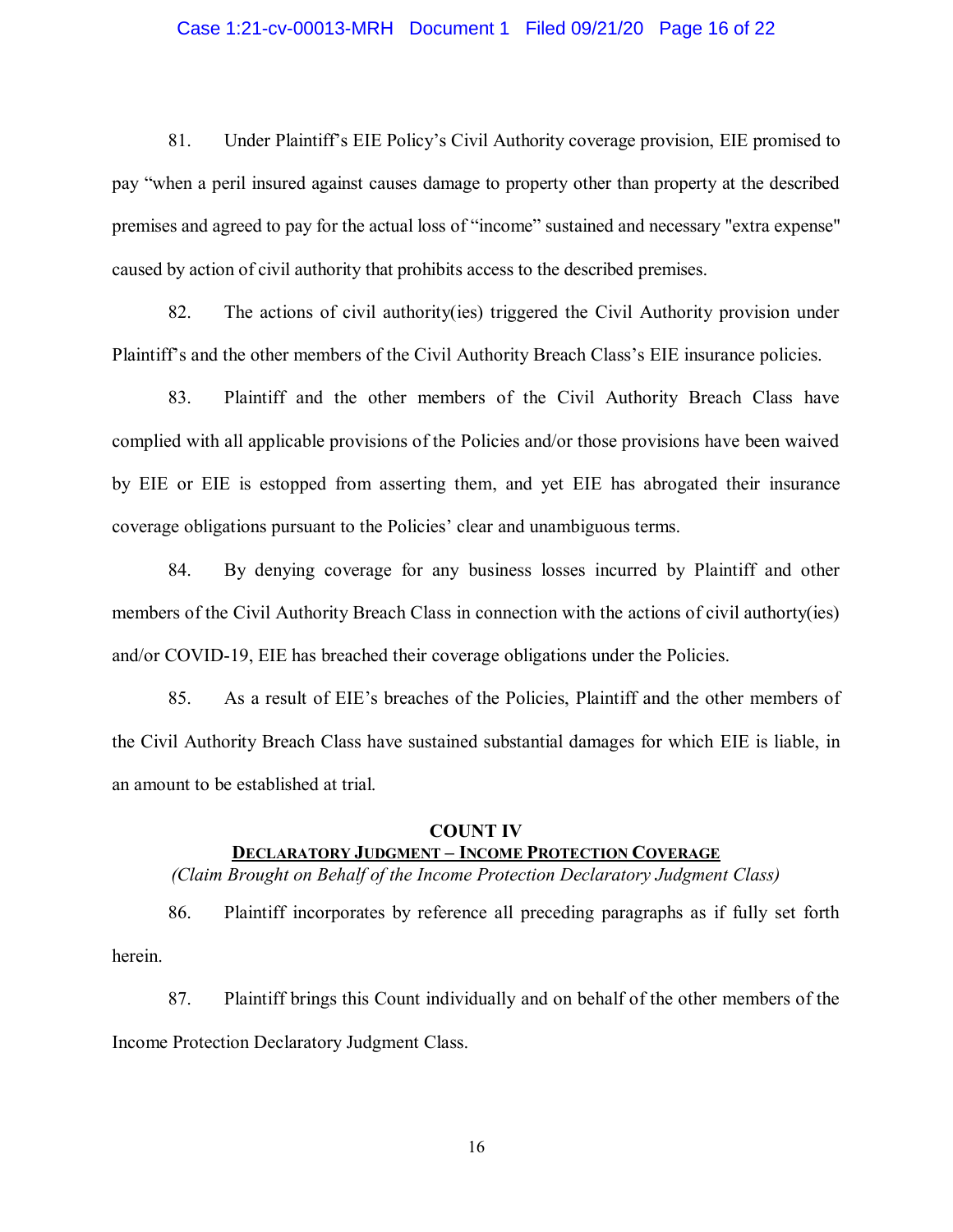#### Case 1:21-cv-00013-MRH Document 1 Filed 09/21/20 Page 17 of 22

88. Plaint if  $\Gamma$ 's EIE insurance policy, as well as those of the other Income Protection Declaratory Judgment Class members, are contracts under which EIE was paid premiums in exchange for their promise to pay Plaintiff's and the other Income Protection Declaratory Judgment Class members' losses for claims covered by the Policy.

89. Plaintiff and the other Income Protection Declaratory Judgment Class members have complied with all applicable provisions of the Policies and/or those provisions have been waived by EIE or EIE is estopped from asserting them, and yet EIE has abrogated their insurance coverage obligations pursuant to the Policies' clear and unambiguous terms and has wrongfully and illegally refused to provide coverage to which Plaintiff and other members of the Income Protection Declaratory Judgment Class are entitled.

90. EIE has denied claims related to actions of civil authority(ies) and/or COVID-19 on a uniform and class wide basis, without individual bases or investigations, such that the Court can render declaratory judgment irrespective of whether members of the Class have filed a claim.

91. An actual case or controversy exists regarding Plaintiff's and the other Income Protection Declaratory Judgment Class members' rights and EIE's obligations under the Policies to reimburse them for the full amount of business income losses incurred by Plaintiff and the other Income Protection Declaratory Judgment Class members in connection with the suspension of their businesses stemming from the actions of civil authority(ies) and/or COVID-19.

92. Pursuant to 28 U.S.C. § 2201, Plaintiff and the other Income Protection Declaratory Judgment Class members seek a declaratory judgment from this Court declaring the following:

> i. Plaintiff's and the other Income Protection Declaratory Judgment Class members' business income losses incurred in connection with the actions of civil authority(ies) and/or COVID-19 and the necessary suspension of their businesses stemming from the actions of civil authority(ies) and/or COVID-19 are insured losses under their Policies; and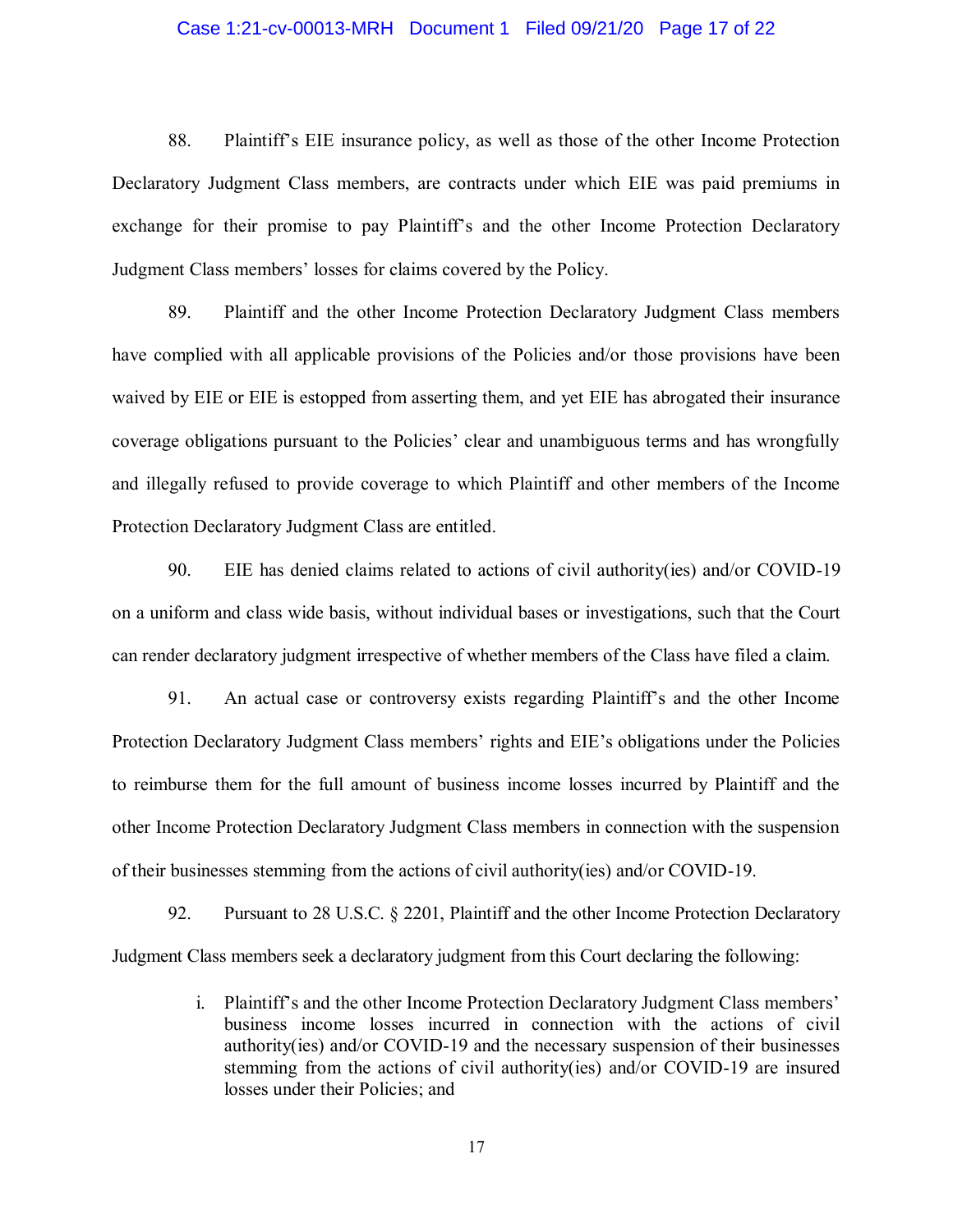ii. EIE is obligated to pay Plaintiff and the other Income Protection Declaratory Judgment Class members for the full amount of the income losses incurred and to be incurred in connection with the actions of civil authority(ies) and/or COVID-19 during the period of restoration and the necessary suspension of their businesses stemming from the actions of civil authority(ies) and/or COVID-19.

#### **COUNT V**

## **DECLARATORY JUDGMENT – EXTRA EXPENSE COVERAGE**

*(Claim Brought on Behalf of the Extra Expense Declaratory Judgment Class)*

93. Plaintiff incorporates by reference all preceding paragraphs as if fully set forth

hereinmn. Plaintiff brings this Count individually and on behalf of the other members of the

Extra Expense Declaratory Judgment Class.

94. Plaintiff's EIE insurance policy, as well as those of the other Extra Expense Declaratory Judgment Class members, are contracts under which EIE was paid premiums in exchange for their promise to pay Plaintiff's and the other Extra Expense Declaratory Judgment Class members' losses for claims covered by the Policy.

95. Plaintiff and the other Extra Expense Declaratory Judgment Class members have complied with all applicable provisions of the Policies and/or those provisions have been waived by EIE or EIE is estopped from asserting them, and yet EIE has abrogated their insurance coverage obligations pursuant to the Policies' clear and unambiguous terms and has wrongfully and illegally refused to provide coverage to which Plaintiff and the other members of the Extra Expense Declaratory Judgment Class are entitled.

96. EIE has denied claims related to the necessary suspension of businesses of their stemming from the actions of civil authority(ies) and/or COVID-19 on a uniform and class wide basis, without individual bases or investigations, such that the Court can render declaratory judgment irrespective of whether members of the Class have filed a claim.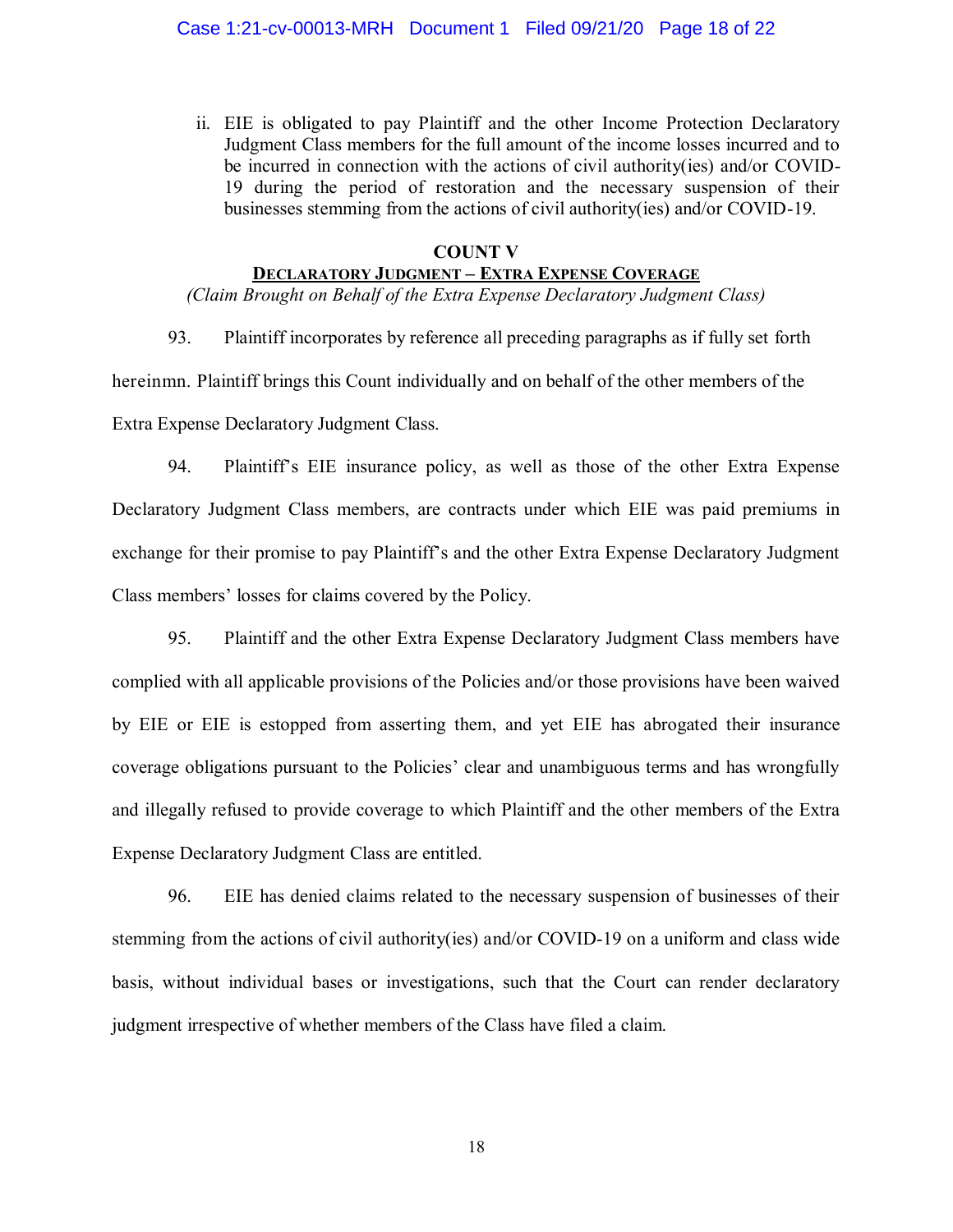## Case 1:21-cv-00013-MRH Document 1 Filed 09/21/20 Page 19 of 22

97. An actual case or controversy exists regarding Plaintiff's and the other Extra Expense Declaratory Judgment Class members' rights and EIE's obligations under the Policies to reimburse Plaintiff and the other Extra Expense Declaratory Judgment Class members for the full amount of Extra Expense losses incurred by them in connection with the necessary suspension of their businesses stemming from the actions of civil authority(ies) and/or COVID-19.

98. Pursuant to 28 U.S.C. § 2201, Plaintiff and the other Extra Expense Declaratory

Judgment Class members seek a declaratory judgment from this Court declaring the following:

- i. Plaintiff's and the other Extra Expense Declaratory Judgment Class members' Extra Expense losses incurred in connection with the necessary suspension of their businesses stemming from the actions of civil authority(ies) and/or COVID-19 are insured losses under their Policies; and
- ii. EIE is obligated to pay Plaintiff and the other Extra Expense Declaratory Judgment Class members for the full amount of the Extra Expense losses incurred and to be incurred in connection with the covered losses related to the actions of civil authority(ies) and/or COVID-19 the necessary suspension of their businesses stemming from the actions of civil authority(ies) and/or COVID-19.

#### **COUNT VI**

## **DECLARATORY JUDGMENT – CIVIL AUTHORITY COVERAGE**

*(Claim Brought on Behalf of the Civil Authority Declaratory Judgment Class)*

99. Plaintiff incorporates all preceding paragraphs by reference as if fully set forth

herein.

100. Plaintiff brings this Count individually and on behalf of the other members of the

Civil Authority Declaratory Judgment Class.

101. Plaintiff's EIE insurance policy, as well as those of the other Civil Authority

Declaratory Judgment Class members, are contracts under which EIE was paid premiums in

exchange for their promise to pay Plaintiff's and the other Civil Authority Declaratory Judgment

Class members' losses for claims covered by the Policy.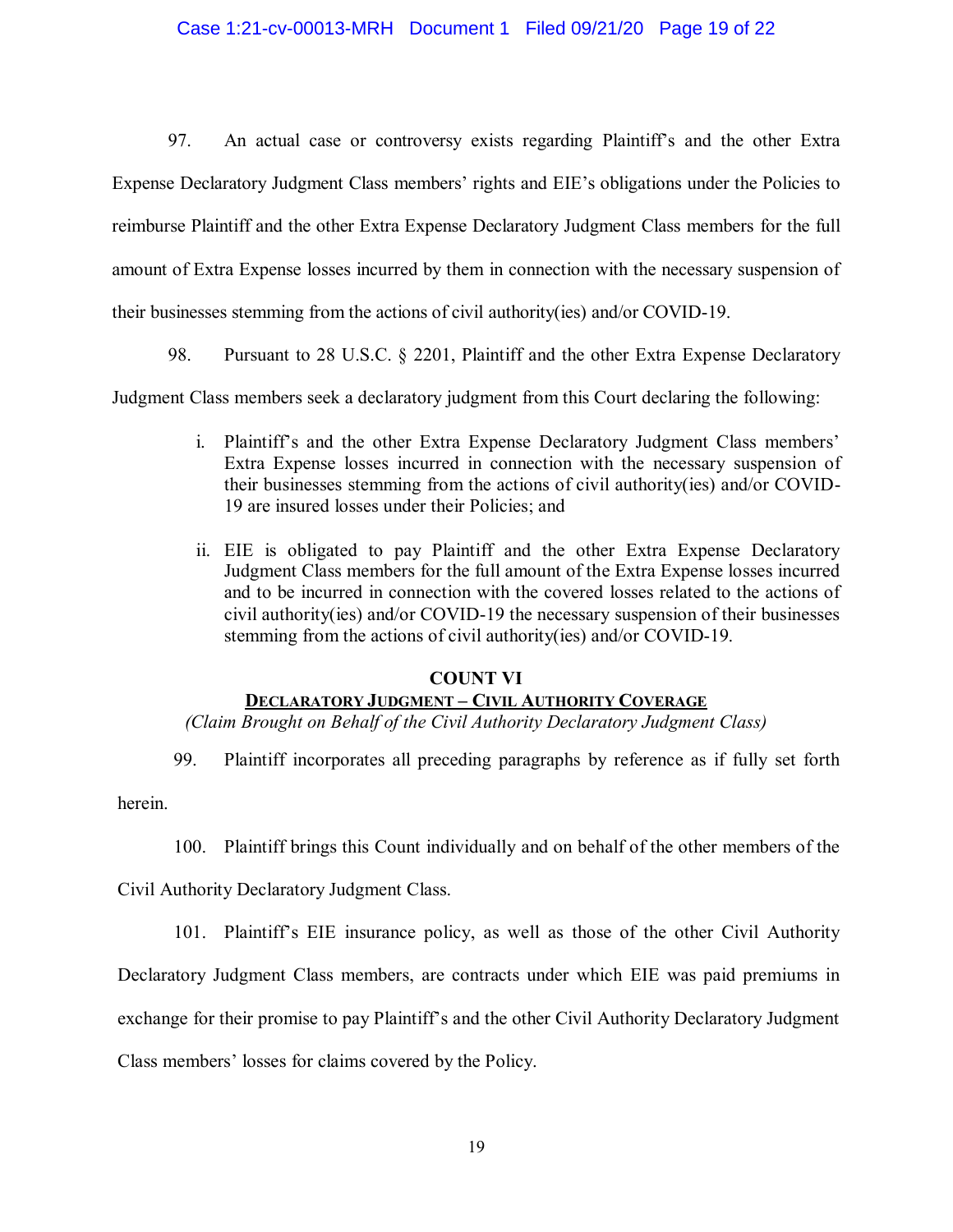#### Case 1:21-cv-00013-MRH Document 1 Filed 09/21/20 Page 20 of 22

102. Plaintiff and the other Civil Authority Declaratory Judgment Class members have complied with all applicable provisions of the Policies and/or those provisions have been waived by EIE or EIE is estopped from asserting them, and yet EIE has abrogated their insurance coverage obligations pursuant to the Policies' clear and unambiguous terms and has wrongfully and illegally refused to provide coverage to which Plaintiff and other members of the Civil Authority Declaratory Judgment Class members are entitled.

103. EIE has denied claims related to the actions of civil authority(ies) and/or COVID-19 on a uniform and class wide basis, without individual bases or investigations, such that the Court can render declaratory judgment irrespective of whether members of the Class have filed a claim.

104. An actual case or controversy exists regarding Plaintiff and the other Civil Authority Declaratory Judgment Class members' rights and EIE's obligations under the Policies to reimburse Plaintiff and the other Civil Authority Declaratory Judgment Class members for the full amount of covered Civil Authority losses incurred by Plaintiff and the other Civil Authority Declaratory Judgment Class members in connection with the actions of civil authority(ies) and/or COVID-19.

105. Pursuant to 28 U.S.C. § 2201, Plaintiff and the other Civil Authority Declaratory Judgment Class members seek a declaratory judgment from this Court declaring the following:

- iii. Plaintiff's and the other Civil Authority Declaratory Judgment Class members' Civil Authority losses incurred in connection with the necessary suspension of their businesses stemming from the actions of civil authority(ies) and/or COVID-19 are insured losses under their Policies; and
- iv. EIE is obligated to pay Plaintiff and the other Civil Authority Declaratory Judgment Class members the full amount of the Civil Authority losses incurred and to be incurred the covered losses related to the actions of civil authority(ies)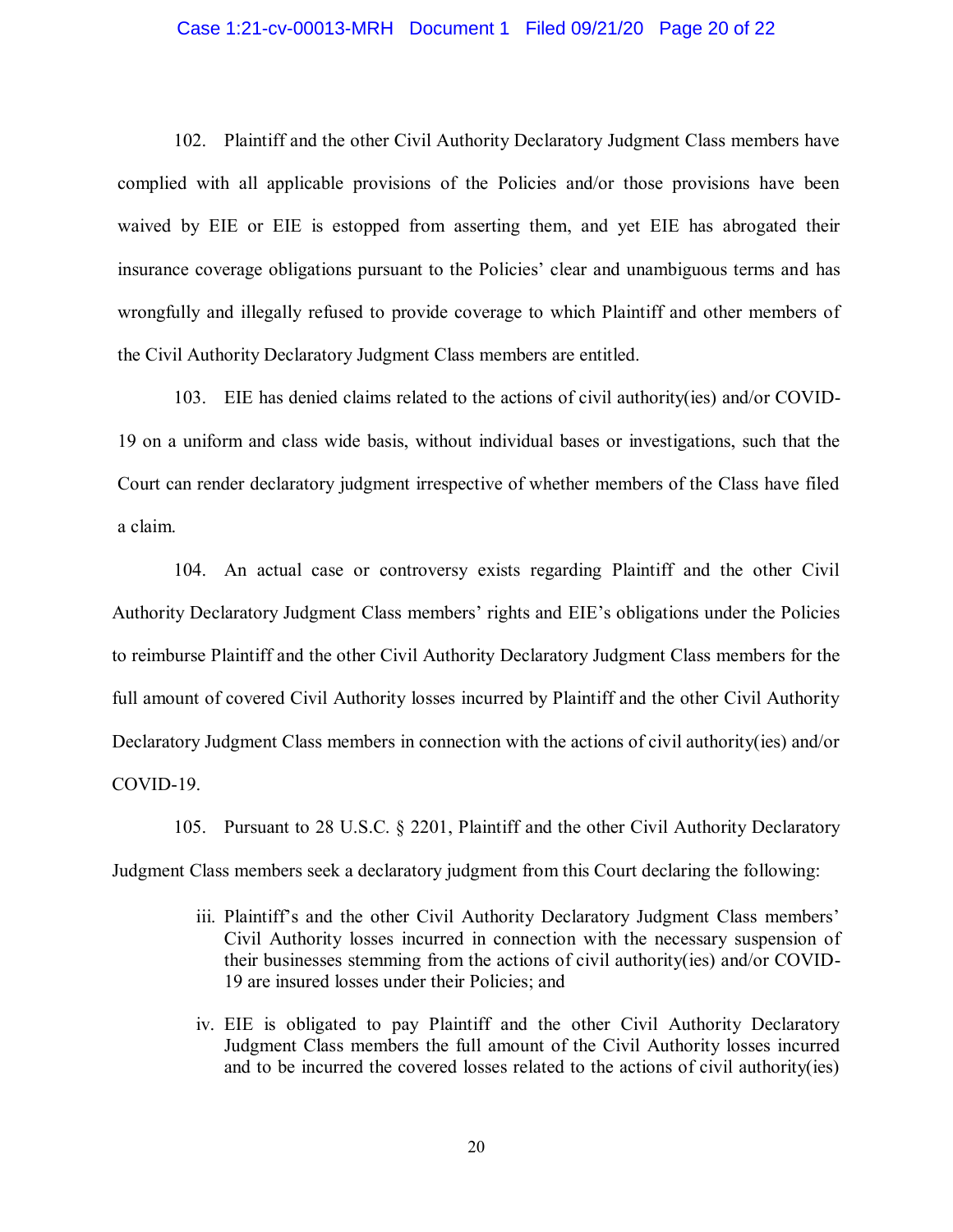and/or COVID-19 the necessary suspension of their businesses stemming from the actions of civil authority(ies) and/or COVID-19.

## **PRAYER FOR RELIEF**

WHEREFORE, Plaintiff, individually and on behalf of the other Class members,

respectfully requests that the Court enter judgment in her favor and against Defendant as follows:

- a. Entering an order certifying the proposed nationwide Classes, as requested herein, designating Plaintiff as Class representative, and appointing Plaintiff's undersigned attorneys as Counsel for the Classes;
- b. Entering judgment on Counts I-III in favor of Plaintiff and the members of the Income Protection Breach Class, the Extra Expense Breach Class, and the Civil Authority Breach Class; and awarding damages for breach of contract in an amount to be determined at trial;
- c. Entering declaratory judgments on Counts IV-VI in favor of Plaintiff and the members of the Income Protection Declaratory Judgment Class, the Extra Expense Declaratory Judgment Class, and the Sue and the Civil Authority Declaratory Judgment Class as follows:
	- i. Income Protection, Extra Expense, and Civil Authority, losses incurred in connection with incurred in connection with the necessary suspension of their businesses stemming from the actions of civil authority(ies) and/or COVID-19 are insured losses under their Policies; and
	- ii. EIE is obligated to pay for the full amount of the business income, extra expense, and civil authority losses incurred and to be incurred the necessary interruption of their businesses stemming from the actions of civil authority(ies) and/or COVID-19.
- d. Ordering Defendant to pay both pre-judgment and post-judgment interest on any amounts awarded;
- e. Ordering Defendant to pay attorneys' fees and costs of suit; and